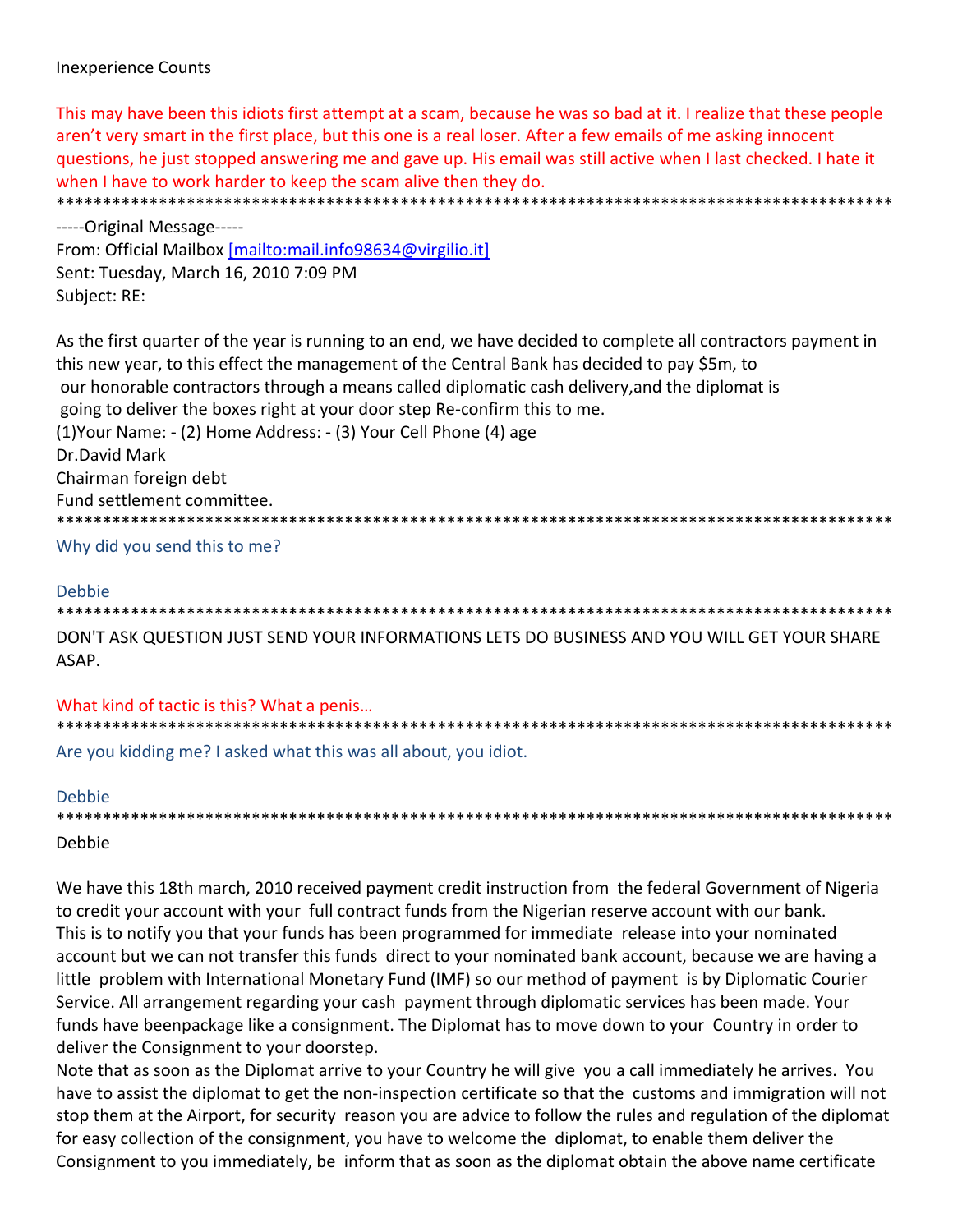they will deliver the Consignment to your door step.

I want you to send your direct mobile phone and your home address to me immediately, so that as soon as the Diplomat arrive in your Country they will call you immediately to notify you of their arrival.

Dr.David Mark Chairman foreign debt Fund settlement committee. What is this money for and why do I get it? I am not owed any money by anyone.

#### Debbie

Debbie,

The money involve is for us to share and you will have 40% while 50% is for us here and 10% is mapped out for expences incure during the transaction.

I don't understand this at all. You said that this is money from the Federal Government of Nigeria and that for some reason they think I am a contractor that is owed money? Why is this?

#### **Debbie**

#### \*\*\*\*\*\*\*\*\*\*\*\*

We want to get this money to your costudy and will come over for disbursnment later.

What nationality are you? Can you understand English because that doesn't answer my question. Are you saying that you want me to pose as someone who is owed money from the government of Nigeria so we can steal it? Please explain yourself.

## Debbie

This is an inflacted contract sum and the main sum has been paid to the original owner so we want you to stand as the owner of this \$5m so that we can share it. I hope it is clear now. \*\*\*\*\*\*\*\*\*\*\*\*\*\*\*\*\*\*\*\*\*\*\*\*\*\*

So you are asking me to help you steal this money?

## **Debbie**

#### 

This can never been stealing because if the money is unclaimed the will go into the govrmnent treasury bank and be used for that purposes. We have oppurtunity to claim money and no one will know do nt tell anyone and we can do this with me for our good.

How much money is it? I don't know what \$5m converts to in American Money. Is that like \$100.00 or is it higher? That would be nice. What information do you need from me?

## Debbie

# 

I have been telling you that I need your adress, full names, age and mobile number. So we can inset into data base to make you the beneficiary of the funds. Get back ASAP time is running out. 

\*\*\*\*\*\*\*\*\*\*\*\*\*\*\*\*\*\*\*\*\*\*\*\*